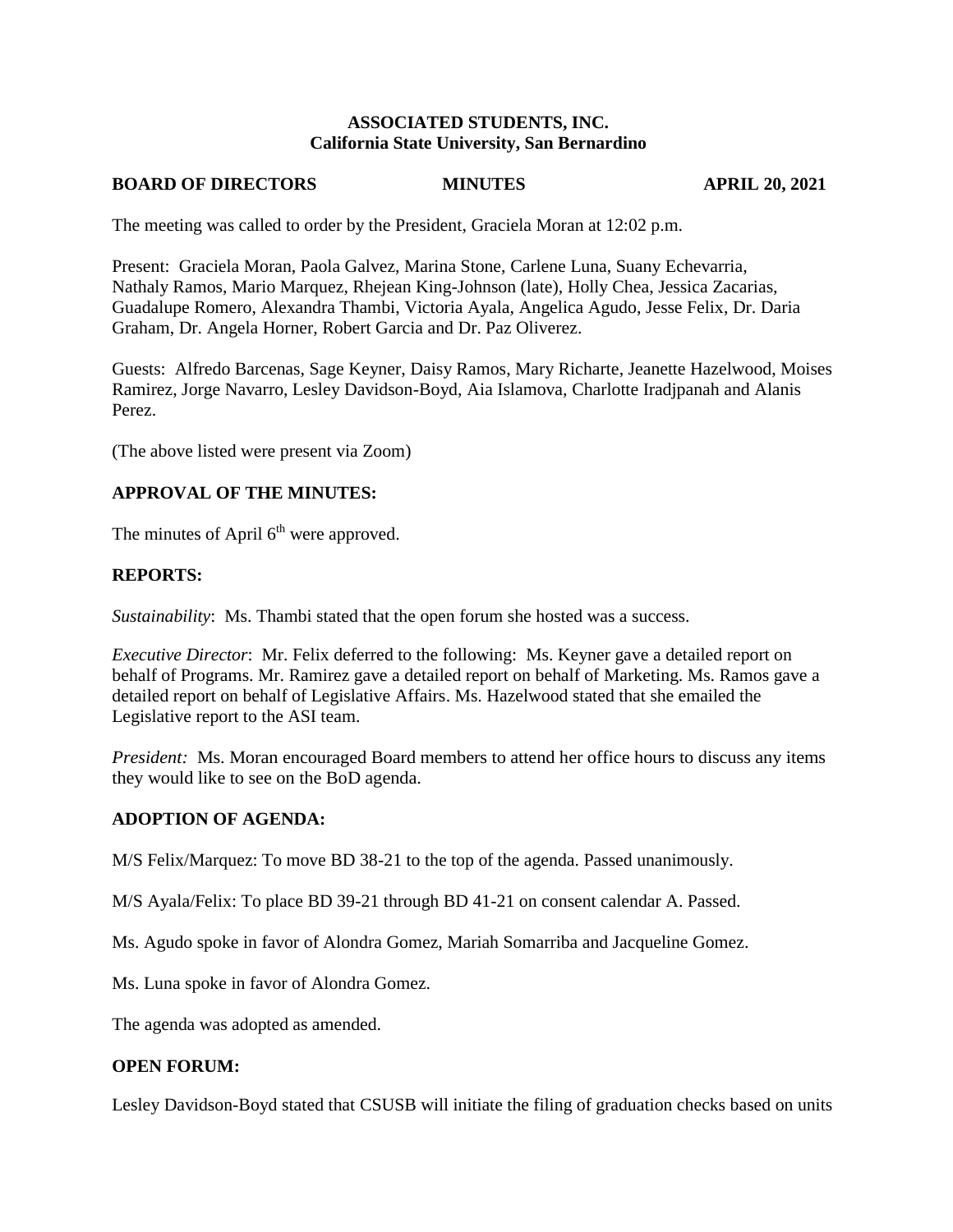#### *Board of Directors*

#### *Minutes*

completed and remaining degree requirements. This is referred to as the University Initiated Grad Check (UIGC).

Jorge Navarro stated that he created a petition to have an in-person graduation and has emailed many individuals regarding this topic, however, he feels like students are not being heard. He is hoping that the Board could do something in order to have an in-person graduation. Ms. Ayala stated that the Board will be discussing a drive-in commencement for the graduating class of Spring 2021.

Charlotte Iradjipanah stated that she met with Dr. Freer to discuss the Route 15 transportation system.

## **Time Certain: (12:30 p.m.)**

# **GUEST SPEAKER:**

Michael Casadonte, Director of Digital Transformation gave a brief presentation on Opt-In channels.

# **NEW BUSINESS:**

# **BD 38-21 M/S Felix/Ayala: Review and approval of the ASI 2021-22 annual budget. (First Reading)**

Ms. Galvez explained the estimated funds available to ASI and the estimated expenses. Each line item of the budget was presented and explained.

Mr. Felix stated that the Finance Committee approved to move \$5,000.00 from the ASI Grant and Service Programs - Howl Grant to Grant and Service Programs - The Den.

Discussion followed with questions from the Board.

Ms. Moran commended Mr. Felix and Ms. Galvez for their hard work.

Discussion ended.

# **BD 37-21 M/S Ayala/Echevarria: Discussion on a drive-in commencement for the graduating class of Spring 2021.**

Ms. Ayala stated that students have emailed the Board regarding a drive-in commencement. She would like the Board to discuss this item due to its importance.

Ms. Echevarria stated that last year when COVID-19 began, graduating students were able to have a virtual commencement with an option of having an in-person graduation at a later date. She stated that she would rather wait to walk across the stage for commencement and have family be there to celebrate safely.

Ms. Agudo stated that regardless of her personal feelings, she agrees with the University's decision on having a virtual commencement and an in-person commencement at a later date. She explained that whether students have an in-person or virtual commencement they should know that they have